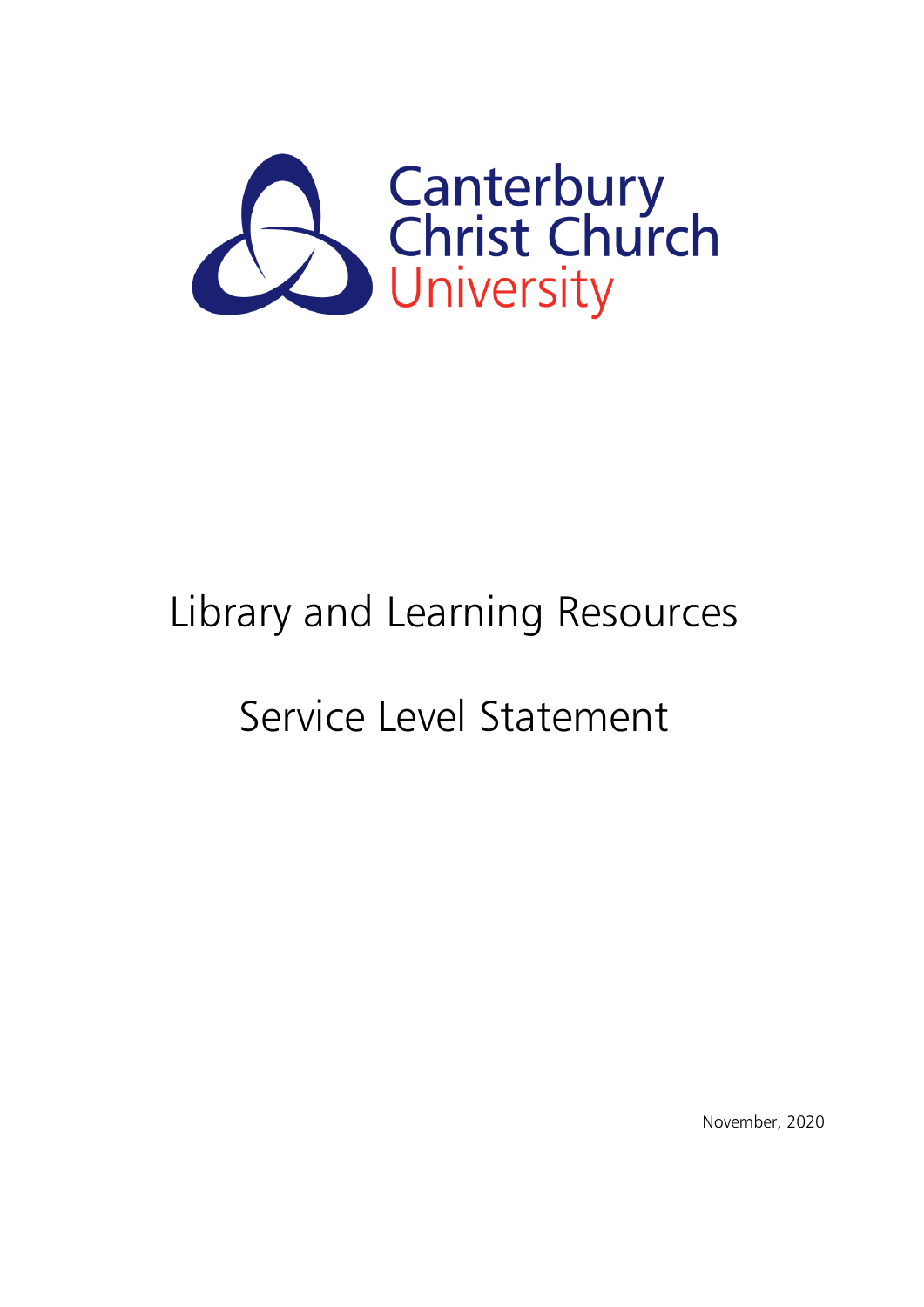## 1 Objectives of service

The Library and Learning Resources Department:

- Offers a welcoming, accessible and inclusive teaching and learning environment
- Enhances learning and contributes to the development of the skills and capabilities required for academic study, work and life
- Provides a wealth of inspirational and discoverable resources that support the institutional learning and teaching strategy and facilitate the generation of knowledge and research
- Supports the learning, teaching and research experiences of both students and staff
- Works in partnership with our diverse communities, particularly students and staff, to ensure our services remain relevant, consistent and available at the point and time of need

#### 2 Summary of services

- Create a learning development experience
- Create flexible and responsive learning spaces supporting a variety of learning styles and behaviours
- Deliver high quality support at the point of need
- Develop a collection that reflects and anticipates university learning, teaching and research practice
- Engage users in assisting with designing and reviewing our services
- Make our resources as easily accessible as possible
- Manage and develop the library's information technology, systems and services, electronic resources and access management services
- Manage communications channels for students/staff
- Provide access and borrowing membership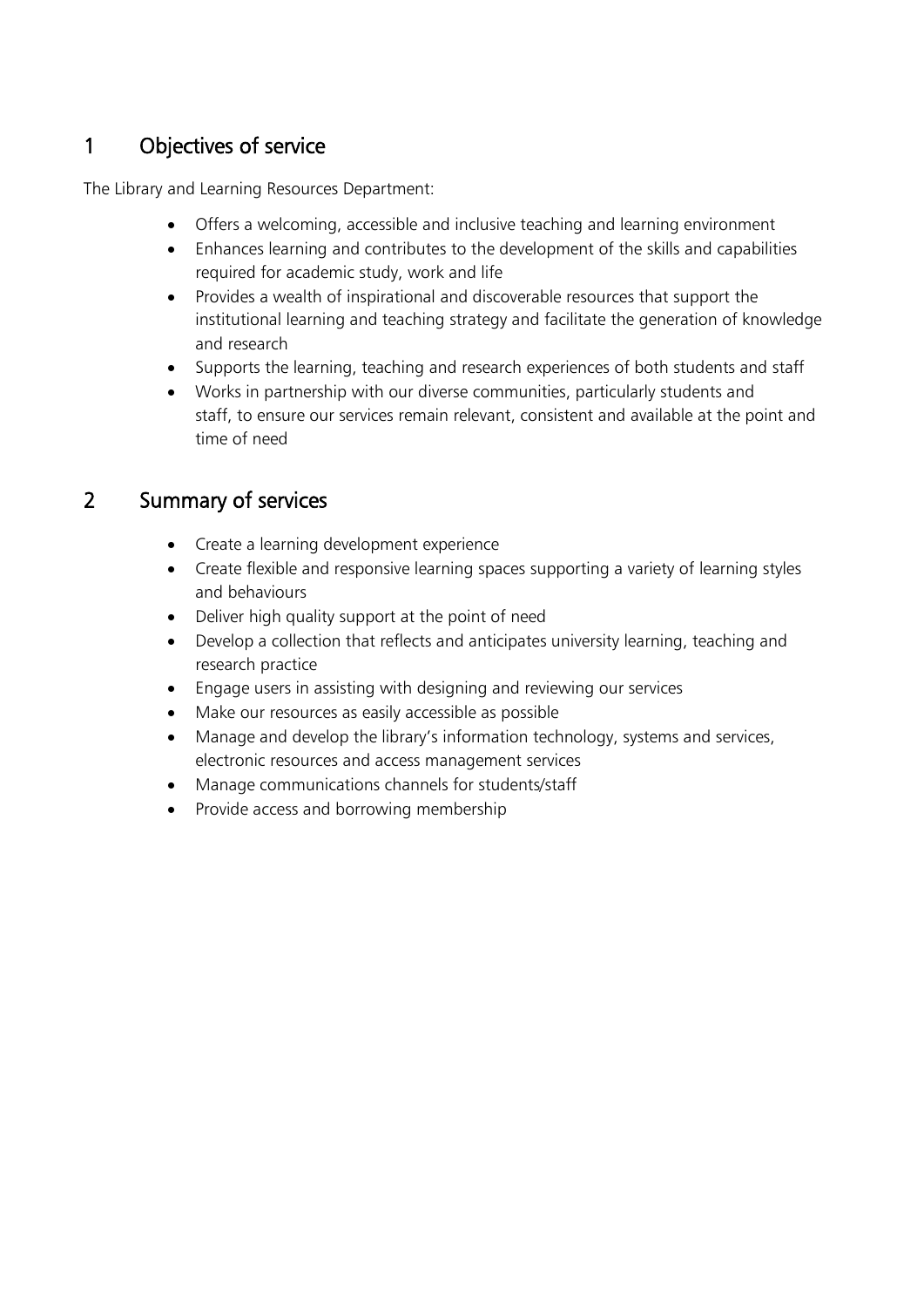### 3 Availability of Service

Although some services are available on a 24 x 7 basis, we provide support for all services as a minimum during CCCU's core operational hours. (ie. between the hours of 9.00am and 17.30pm Monday to Friday (excluding UK Bank Holidays). Due to current staff availability, support at Salomons is provided between the hours of 10:00am and 15:00pm Monday to Friday

Details of opening hours for the Service Points can be found<https://www.canterbury.ac.uk/library/using-the-library/opening-hours.aspx>

Full range of services are available remotely/ digitally with online help and support available during core operational hours.

| Service                                                                                                     | <b>Description</b>                                                                                                                                                                                                                                    | <b>Service Availability</b>                                                                          |
|-------------------------------------------------------------------------------------------------------------|-------------------------------------------------------------------------------------------------------------------------------------------------------------------------------------------------------------------------------------------------------|------------------------------------------------------------------------------------------------------|
|                                                                                                             | Develop an embedded and contextualised programme of blended learning opportunities that                                                                                                                                                               | CCCU core                                                                                            |
|                                                                                                             | enhance academic skills, information literacy and digital capabilities                                                                                                                                                                                | operational hours                                                                                    |
|                                                                                                             |                                                                                                                                                                                                                                                       |                                                                                                      |
| Create a learning development                                                                               | Support the student journey from application, arrival, transition, graduation and employment,                                                                                                                                                         | CCCU core                                                                                            |
| experience                                                                                                  | including providing orientation to first year students and delivering activities for Academic and                                                                                                                                                     | operational hours                                                                                    |
|                                                                                                             | Personal development weeks                                                                                                                                                                                                                            |                                                                                                      |
|                                                                                                             | Work with academic staff to develop, enhance and transform the curriculum                                                                                                                                                                             | CCCU core<br>operational hours                                                                       |
|                                                                                                             |                                                                                                                                                                                                                                                       |                                                                                                      |
|                                                                                                             | Maintain and develop the online Learning Skills Hub, which offer CCCU tailored modules on                                                                                                                                                             | CCCU core                                                                                            |
|                                                                                                             | learning development and skills for finding information.                                                                                                                                                                                              | operational hours                                                                                    |
|                                                                                                             |                                                                                                                                                                                                                                                       |                                                                                                      |
| Create flexible and responsive<br>learning spaces supporting a variety<br>of learning styles and behaviours | Maintain the physical library environments by shelving returned materials in correct sequence in<br>a timely manner, ensuring that the stock is well spaced and the furniture is suitable,<br>safeguarding the University Health and Safety standards | Service Points hours                                                                                 |
|                                                                                                             | Monitor user behaviour and respond to noise alerts in collaboration with the building Security<br>teams                                                                                                                                               | Service Points hours<br>Outside these hours,<br>the service is<br>provided by CCCU<br>Security Team) |
|                                                                                                             |                                                                                                                                                                                                                                                       |                                                                                                      |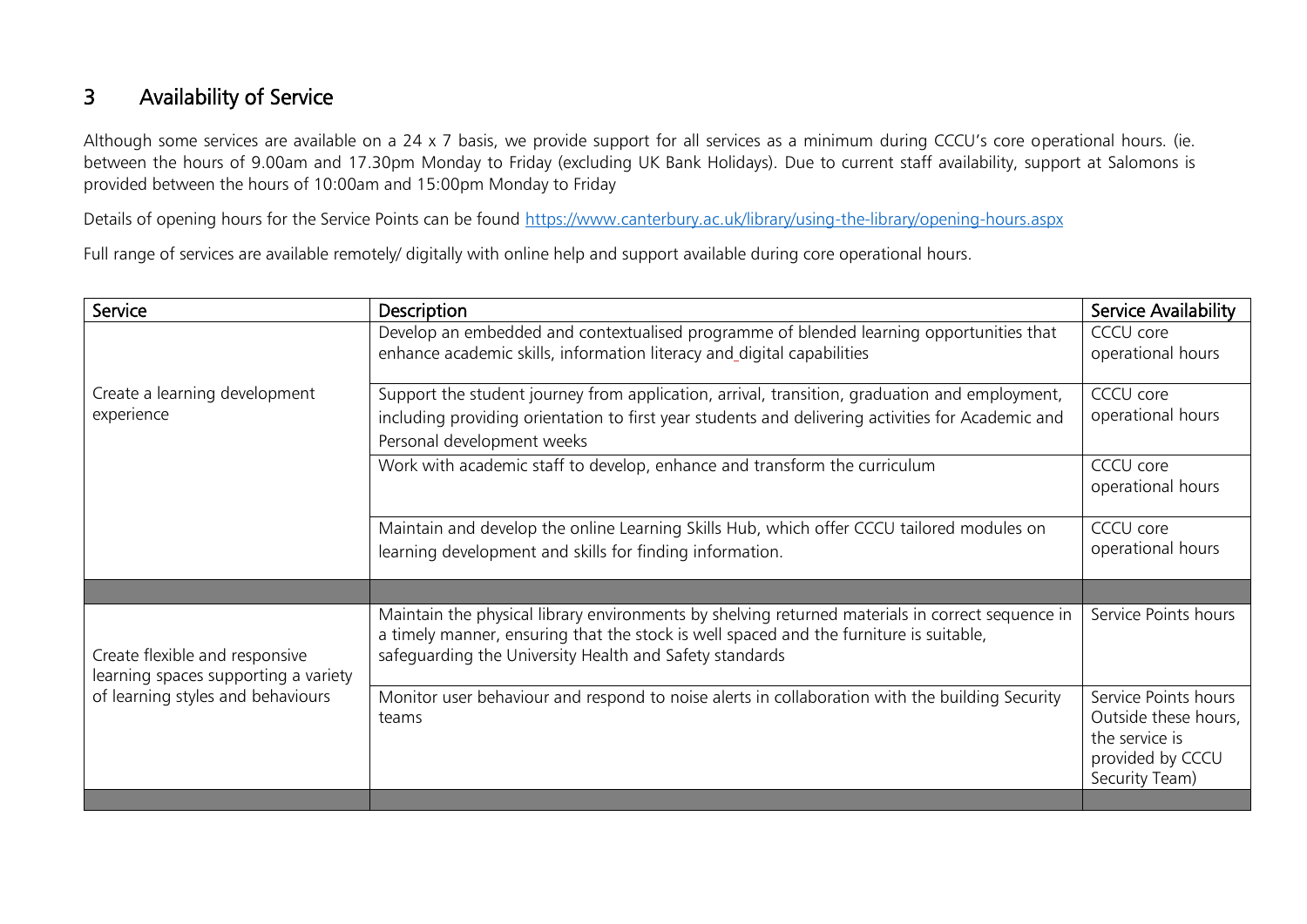|                                                                    | Give advice in the use of all facilities and services in the libraries, including IT equipment and<br>basic software, referring to the relevant team as appropriate                                                        | Service Points hours                                                    |
|--------------------------------------------------------------------|----------------------------------------------------------------------------------------------------------------------------------------------------------------------------------------------------------------------------|-------------------------------------------------------------------------|
| Deliver high quality support at the<br>point of need               | Maintain a polite, helpful and professional manner presence at all service points in accordance<br>with advertised availability                                                                                            | Service Points hours                                                    |
|                                                                    | Offer face-to-face or remotely (email, phone, live chat, social media) help and advice with<br>borrower's account, item circulation, resources location, borrowing and returning                                           | Service Points hours                                                    |
|                                                                    | Provide a range of subject guides, information leaflets and online tutorials, which can be used<br>as self-guided study by students at all campuses whenever they need them                                                | CCCU core<br>operational hours                                          |
|                                                                    | Provide guidelines on copyright requirements in teaching, research and learning                                                                                                                                            | <b>CCCU</b> core<br>operational hours                                   |
|                                                                    | Raise users' awareness of the wide range of resources available from the Library                                                                                                                                           | CCCU core<br>operational hours                                          |
|                                                                    | Work with colleagues from collaborative partners to ensure the effective delivery of<br>departmental services to University students at the Medway campus and at the partner<br>institutions                               | CCCU core<br>operational hours                                          |
|                                                                    |                                                                                                                                                                                                                            |                                                                         |
|                                                                    | Administer library subscription services, in both print and electronic formats                                                                                                                                             | CCCU core<br>operational hours                                          |
|                                                                    | Carry out regular evidence-based stock review activities (including stock check, stock disposal,<br>review of loan periods) to ensure that the collection stays relevant and develops in alignments<br>with the curriculum | CCCU core<br>operational hours                                          |
|                                                                    | Maintain and develop the University's own archive collection                                                                                                                                                               | <b>CCCU</b> core<br>operational hours                                   |
| Develop a collection that reflects and                             | Catalogue new resources as required, and ensuring quality control over the shelf ready stock<br>received through approved library suppliers, including processing of new material.                                         | CCCU core<br>operational hours                                          |
| anticipates university learning,<br>teaching and research practice | Efficient order and purchase of print and digital resources, such as books and media material,<br>balancing speed of delivery with value-for money                                                                         | CCCU core<br>operational hours<br>Print items are<br>available within 4 |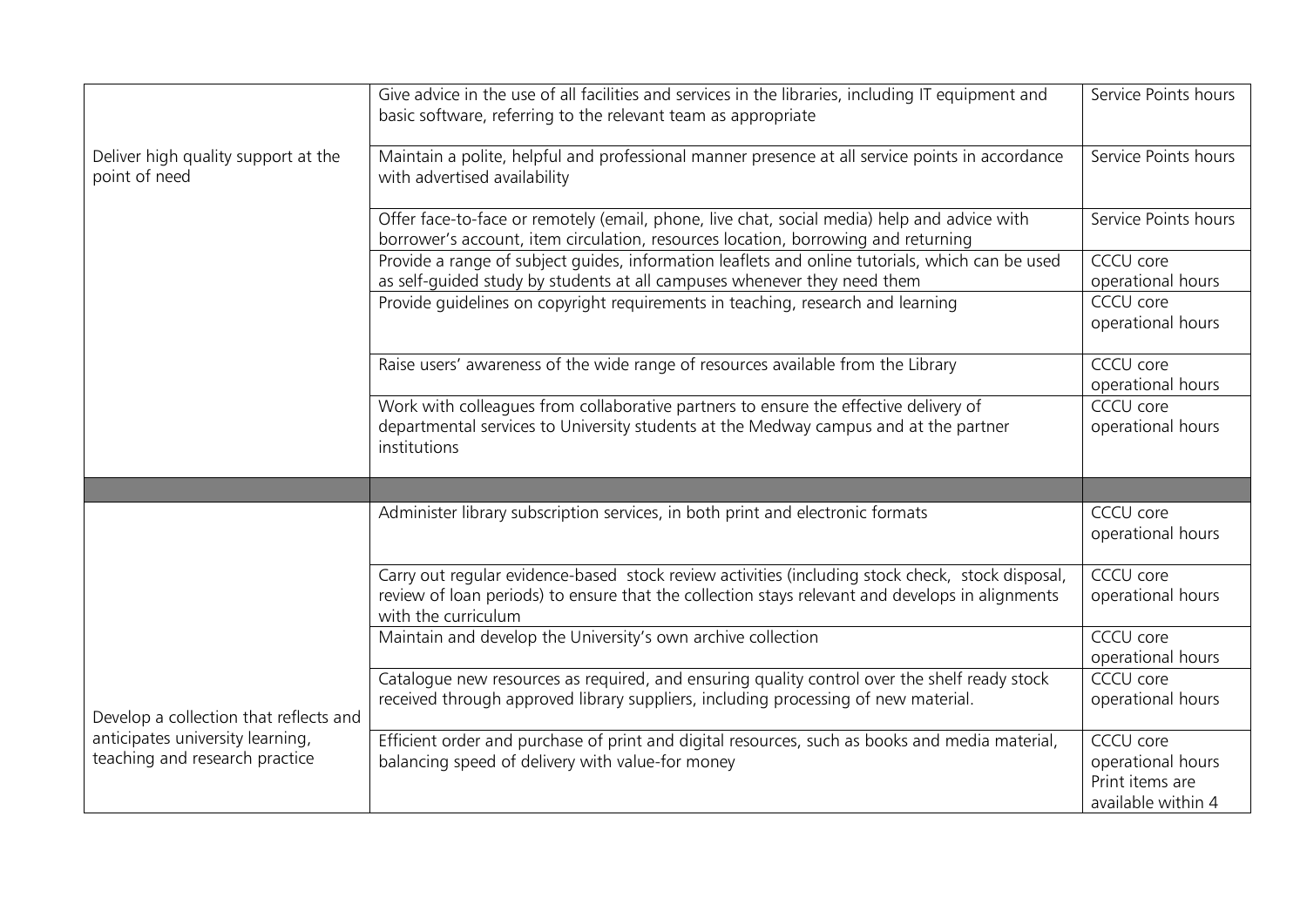|                                                                        |                                                                                                                                                                                                                           | weeks form<br>ordering. e-books<br>are available within<br>48 hours of the<br>order being placed |
|------------------------------------------------------------------------|---------------------------------------------------------------------------------------------------------------------------------------------------------------------------------------------------------------------------|--------------------------------------------------------------------------------------------------|
|                                                                        | Liaise with academic staff over the selection of stock for student use and purchase, in particular<br>relevant materials identified through academic programme reading lists.                                             | CCCU core<br>operational hours                                                                   |
|                                                                        | Manage online resources through user-friendly web-based provision integrated, as much as<br>possible, with LibrarySearch to maximise their discovery                                                                      | CCCU core<br>operational hours                                                                   |
|                                                                        | Regularly monitor progress of expenditure for all library resources                                                                                                                                                       | CCCU core<br>operational hours                                                                   |
|                                                                        | Work closely with suppliers to manage the allocation, acquisition, cataloguing, deployment and<br>provision of resources, electronic and physical, across all faculties and campuses                                      | CCCU core<br>operational hours                                                                   |
|                                                                        |                                                                                                                                                                                                                           |                                                                                                  |
| Engage users in assisting with<br>designing and reviewing our services | Respond to feedback, complaints, disputes regarding books claimed returned or lost and fines<br>and use the captured data to review and enhance services, when possible                                                   | CCCU core<br>operational hours                                                                   |
|                                                                        | Actively search for opportunities to use students as leaders in learning                                                                                                                                                  | CCCU core<br>operational hours                                                                   |
|                                                                        |                                                                                                                                                                                                                           |                                                                                                  |
|                                                                        | Administer a reservation system, including inter-site loans                                                                                                                                                               | Service Points hours                                                                             |
| Make our resources as easily<br>accessible as possible                 | Ensure that users have appropriate physical access to resources through the effective circulation<br>of stock and shelf tidy, and the administration of a fines policy to encourage speedy return of<br>library resources | Service Points hours                                                                             |
|                                                                        | Provide access to resources not held by the University through inter-library loans, electronic<br>document delivery or co-operative arrangements with other libraries.                                                    | Service Points hours                                                                             |
|                                                                        | Regularly monitor accessibility of online resources, meeting accessibility regulations                                                                                                                                    | CCCU core<br>operational hours                                                                   |
|                                                                        |                                                                                                                                                                                                                           |                                                                                                  |
|                                                                        | Actively participate in providing and developing authentication and access mechanisms to<br>electronic resource                                                                                                           | CCCU core<br>operational hours                                                                   |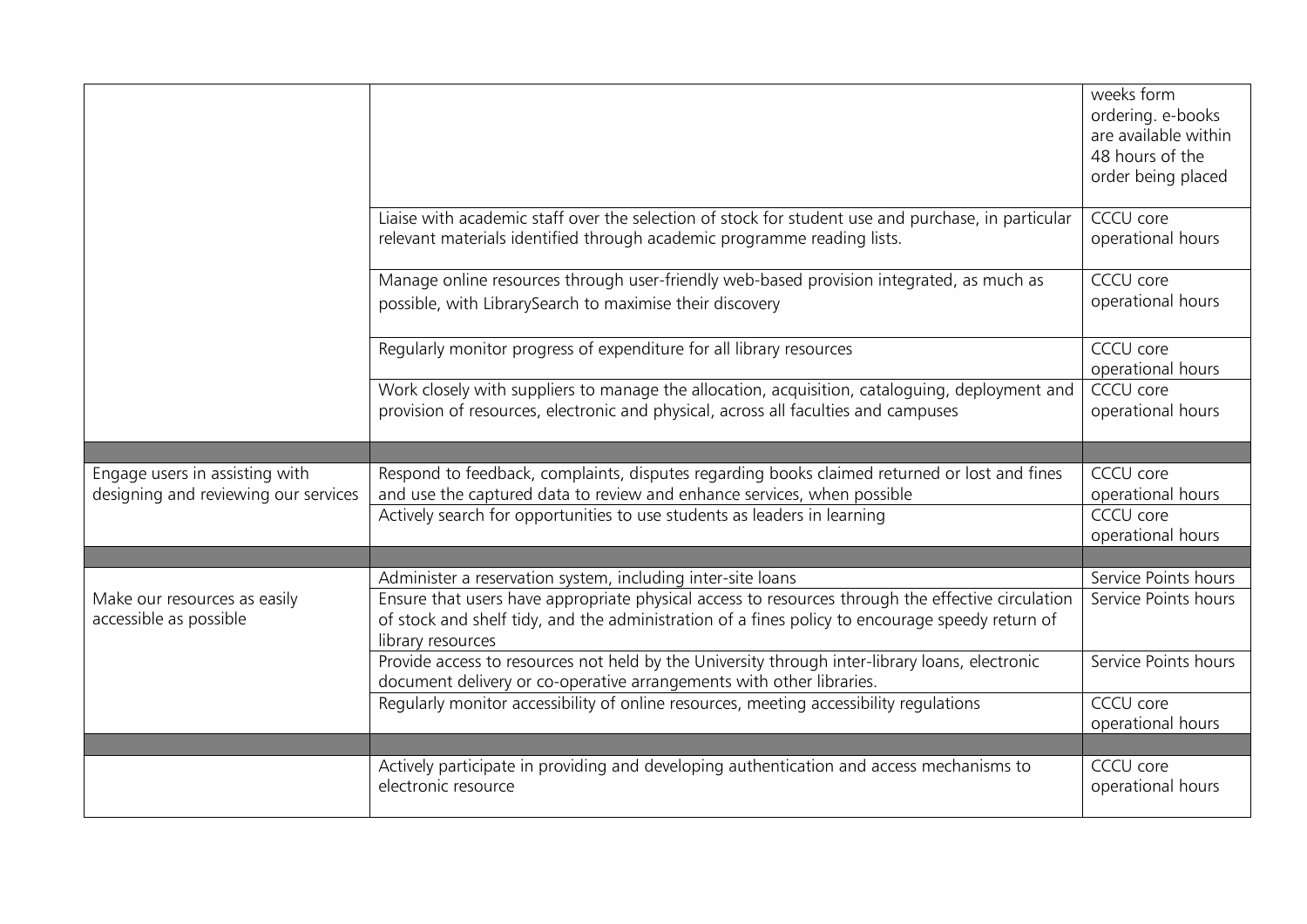| Manage and develop the library's<br>information technology, systems and<br>services, electronic resources and | Communicate with suppliers of online databases, e-journals and e-books, and advise colleagues<br>on any impact on services.                                                                                                | CCCU core<br>operational hours |
|---------------------------------------------------------------------------------------------------------------|----------------------------------------------------------------------------------------------------------------------------------------------------------------------------------------------------------------------------|--------------------------------|
| access management services                                                                                    | Manage the development and maintenance of Library systems and software services, including<br>the Library Management System (ULMS), institutional research repository (Research Space) and<br>the self-service technology  | CCCU core<br>operational hours |
|                                                                                                               | Enable a consistent experience with the shared LMS internal and external system integrations                                                                                                                               | CCCU core<br>operational hours |
|                                                                                                               |                                                                                                                                                                                                                            |                                |
| Manage communications channels<br>for students/staff                                                          | Administer and manage the content for the student-facing and staff-facing library websites,<br>ensuring that up-to date information is published and that the information architecture stays<br>relevant and user-friendly | CCCU core<br>operational hours |
|                                                                                                               | Provide users with accurate and relevant information regarding services, support, opportunities,<br>news, events, opportunities, service interruptions via email, digital screens and social media<br>platforms            | CCCU core<br>operational hours |
|                                                                                                               |                                                                                                                                                                                                                            |                                |
| Provide access and borrowing                                                                                  | Administer, cooperative borrowing schemes, including card production, across the UK<br>University sector                                                                                                                   | CCCU core<br>operational hours |
| membership                                                                                                    | Provide access, walk-in facilities and borrowing rights to all non-University registered users<br>upon successful application                                                                                              | Service Points hours           |

### 4 Quality Monitoring

| DEVELOP A COLLECTION THAT REFLECTS AND ANTICIPATES UNIVERSITY LEARNING, TEACHING AND RESEARCH<br><b>PRACTICE</b> | Actual | R/G |
|------------------------------------------------------------------------------------------------------------------|--------|-----|
| Expenditure on resources (print and electronic) per FTE student over the financial year                          | £107   |     |
| Number of reading lists available through Resource Lists                                                         | N/A    |     |
| No. of requests for alternative format per year by individual user                                               |        |     |
| No of proxy borrowing requests per year by individual user                                                       |        |     |
| No. of book fetching requests per year by individual user                                                        |        |     |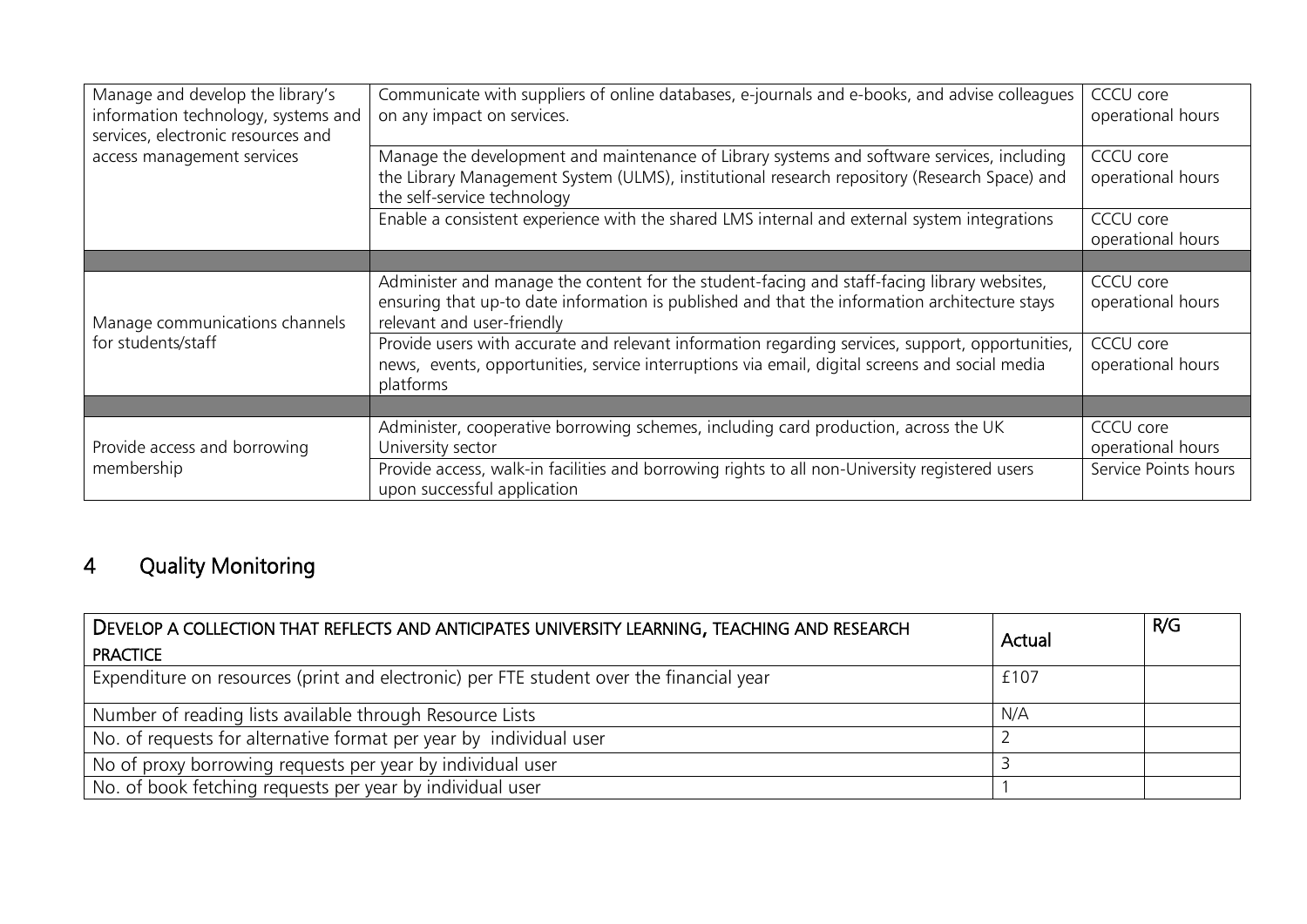| Percentage of the student and staff population who are active (ie. borrow books and online resources?) library | 94% CCCU users      |
|----------------------------------------------------------------------------------------------------------------|---------------------|
| members                                                                                                        | (97% students,      |
|                                                                                                                | 69% staff) were     |
|                                                                                                                | active in accessing |
|                                                                                                                | online library      |
|                                                                                                                | resources           |
|                                                                                                                | 42% CCCU users      |
|                                                                                                                | (40% students,      |
|                                                                                                                | 24% staff) were     |
|                                                                                                                | active in accessing |
|                                                                                                                | print library       |
|                                                                                                                | resources           |
| <b>CREATE A LEARNING DEVELOPMENT EXPERIENCE</b>                                                                |                     |
|                                                                                                                |                     |
| No of attendees to welcoming orientation activities (divided by no. of expected students)                      | 162/240             |
|                                                                                                                |                     |
| Number of tutorials offered in the academic year                                                               | 94                  |
| Number of embedded offers (i.e. workshops, recording, etc), in the academic year, for Faculties and Graduate   | 129                 |
| College                                                                                                        |                     |
| Numbers of sessions delivered on Open Access/Repository                                                        | $\overline{2}$      |
| <b>MANAGE COMMUNICATIONS CHANNELS FOR STUDENTS/STAFF</b>                                                       |                     |
|                                                                                                                |                     |
| No. of Twitter new followers in a year/ No. of un-followers in a year                                          | 229/70              |
| No. of tweets                                                                                                  | 1655                |
| Total impressions for the year                                                                                 | 838,800             |
|                                                                                                                |                     |
| No of blog posts produced per year                                                                             | 139                 |
| No of views per year                                                                                           | 107,034             |
| No. of blog posts with comments per year                                                                       | 16                  |
| <b>USER SATISFACTION</b>                                                                                       |                     |
| No. of positive and negative comments at feedback gathering activity (ShapeOurLibrary)                         | 104/47              |
|                                                                                                                |                     |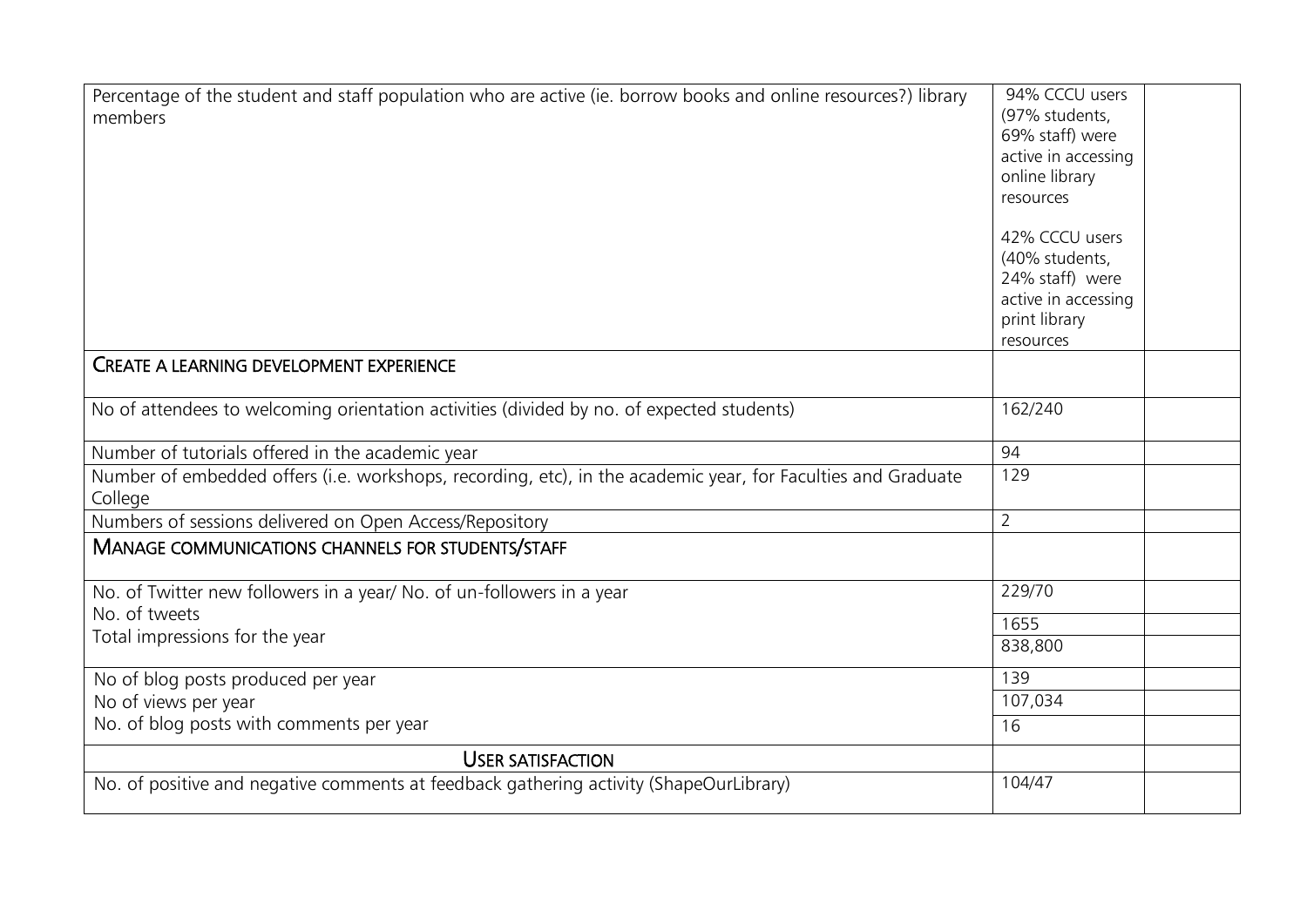| Percentage of satisfaction (satisfactory/very good) at the Library Point (phone/face-to-face/email/live chat) on:<br>• Did the member of staff have a positive attitude?<br>Did the member of staff treat you with respect?<br>$\bullet$<br>Did the member of staff use clear language and avoid jargon or technical language?<br>$\bullet$<br>Did the member of staff go the extra mile?<br>$\bullet$ | 100%<br>100%<br>100%<br>66.7% |
|--------------------------------------------------------------------------------------------------------------------------------------------------------------------------------------------------------------------------------------------------------------------------------------------------------------------------------------------------------------------------------------------------------|-------------------------------|
| Overall satisfaction rating on NSS                                                                                                                                                                                                                                                                                                                                                                     | 90%                           |
| Ratio of positive/negative comments                                                                                                                                                                                                                                                                                                                                                                    | 37/20                         |
| Overall satisfaction rating on PTES                                                                                                                                                                                                                                                                                                                                                                    | 77%                           |
| Ratio of positive/negative comments                                                                                                                                                                                                                                                                                                                                                                    | 3/6                           |
| Overall satisfaction rating on PRES                                                                                                                                                                                                                                                                                                                                                                    | 68%                           |
| Ratio of positive/negative comments                                                                                                                                                                                                                                                                                                                                                                    | 3/11                          |
| Satisfaction rate (usefulness, meeting expectations, new insight) for welcoming orientation activities                                                                                                                                                                                                                                                                                                 | 99%                           |
| (excellent/good)                                                                                                                                                                                                                                                                                                                                                                                       |                               |
| Satisfaction rate of Learning Skills Hub modules                                                                                                                                                                                                                                                                                                                                                       |                               |
| Was the module aimed at the right level for you?<br>$\bullet$                                                                                                                                                                                                                                                                                                                                          | 92% about right               |
| Do you feel more confident after completing this module?<br>$\bullet$                                                                                                                                                                                                                                                                                                                                  | 97% yes<br>98% fairly-very    |
| How useful did you find this module?                                                                                                                                                                                                                                                                                                                                                                   | useful                        |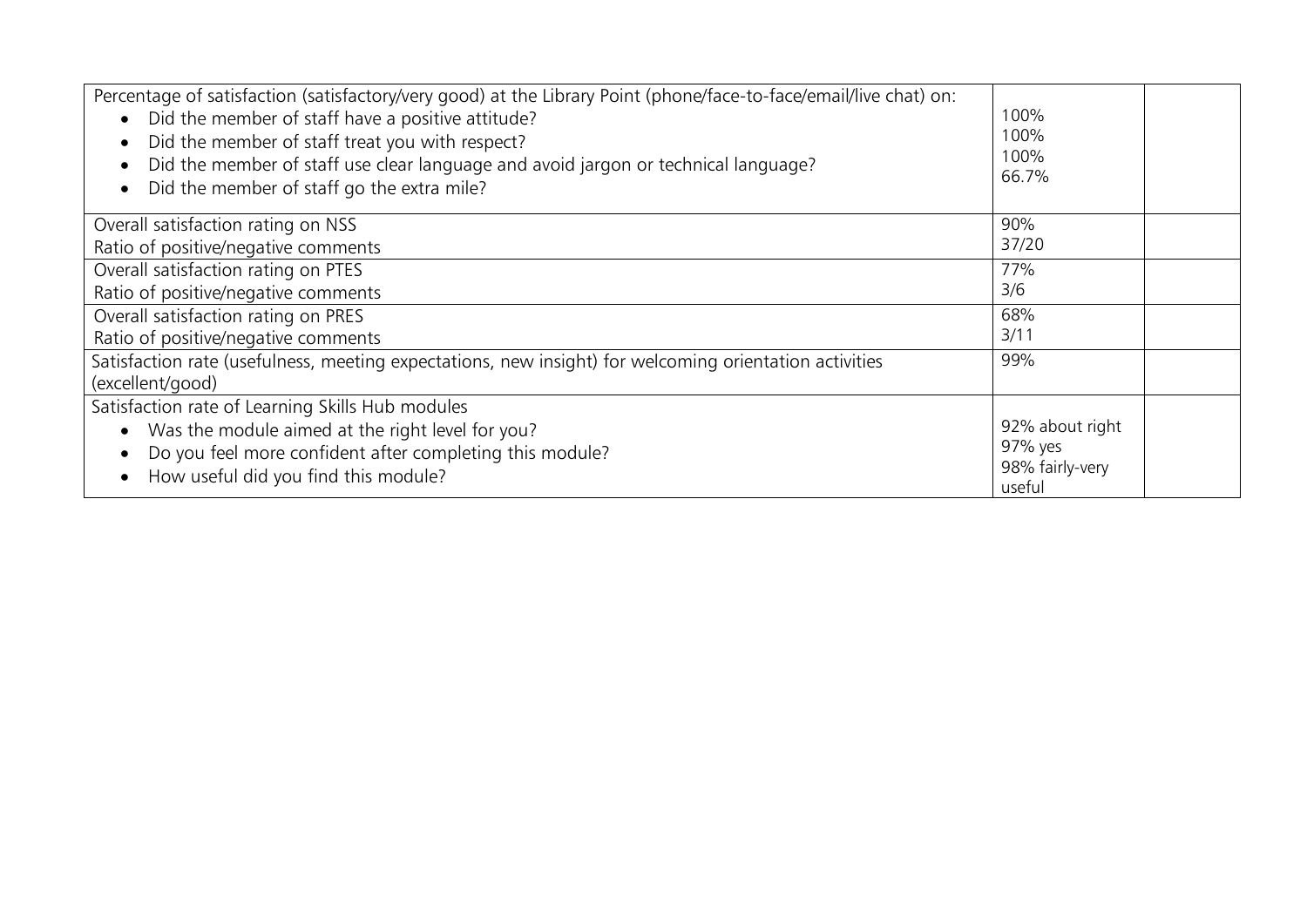# 5 Exclusions

- Responsibility for Health and Safety and safe working in library buildings is shared by all staff who use the spaces.
- The IT Team have responsibility for IT resources and equipment in library spaces.
- Estates and Facilities Team (and Buildings Warden) oversee the building infrastructure and furniture in library spaces.
- The Housekeeping Team are responsible for the cleanliness and hygiene within the buildings.
- Security and Reception staff ensure the protection of property and users of the buildings.
- Collection Development budget is allocated by University Finance.
- The Document Delivery service is not guaranteed and is reliant on the availably of items from partner institutions and their ability to provide the item to us. Print items are also subject to early recall from their home library.
- The following services are provided by external suppliers. We will endeavour to keep all services available for 100% of time required, however where the interruption to service is caused by a fault either with an external vendor or another department, we are committed to tracing the origins of the fault and working with the vendor or department to resolve the issue as soon as possible.
	- $\triangleright$  SirsiDynix ULMS Unified Library Management System giving access to library resources
	- ➢ Open Athens Library Services Authentication Service
	- ➢ Haplo Research Space Repository CCCU Research Repository and Research **Discovery**
	- ➢ 2CQR Self-Service Library Services automated self-service equipment and detection system
	- ➢ WorldPay Library Services Self-Service Chip and Pin
- The following events are deemed beyond our control:
	- ➢ Internet access at home
	- $\triangleright$  Predefined downtime for upgrades and maintenance
	- ➢ Any access issues confined to users' equipment, software or third-party equipment such as faulty Chip and Pin
	- ➢ Result of complying with legal requirements such as Covid-19 lockdown

#### 6 Our Responsibilities

The Director of Library and Learning Resources takes overall strategic lead for the developing and delivering of an outstanding and enriching library and learning experience that empowers all our users to discover, research and disseminate knowledge.

Library and Learning Resources Department strategic priorities for 2017-2022 are to:

- Developing an understanding of how we can use data to illustrate our value and impact as a service and inform our decision making
- Providing a robust departmental infrastructure, underpinned by a commitment to operational efficiencies and sustainable, effective working practices
- Fostering a culture of learning and talent recognition amongst our staff
- Developing collections and archives that are discoverable that reflect university learning, teaching and research practice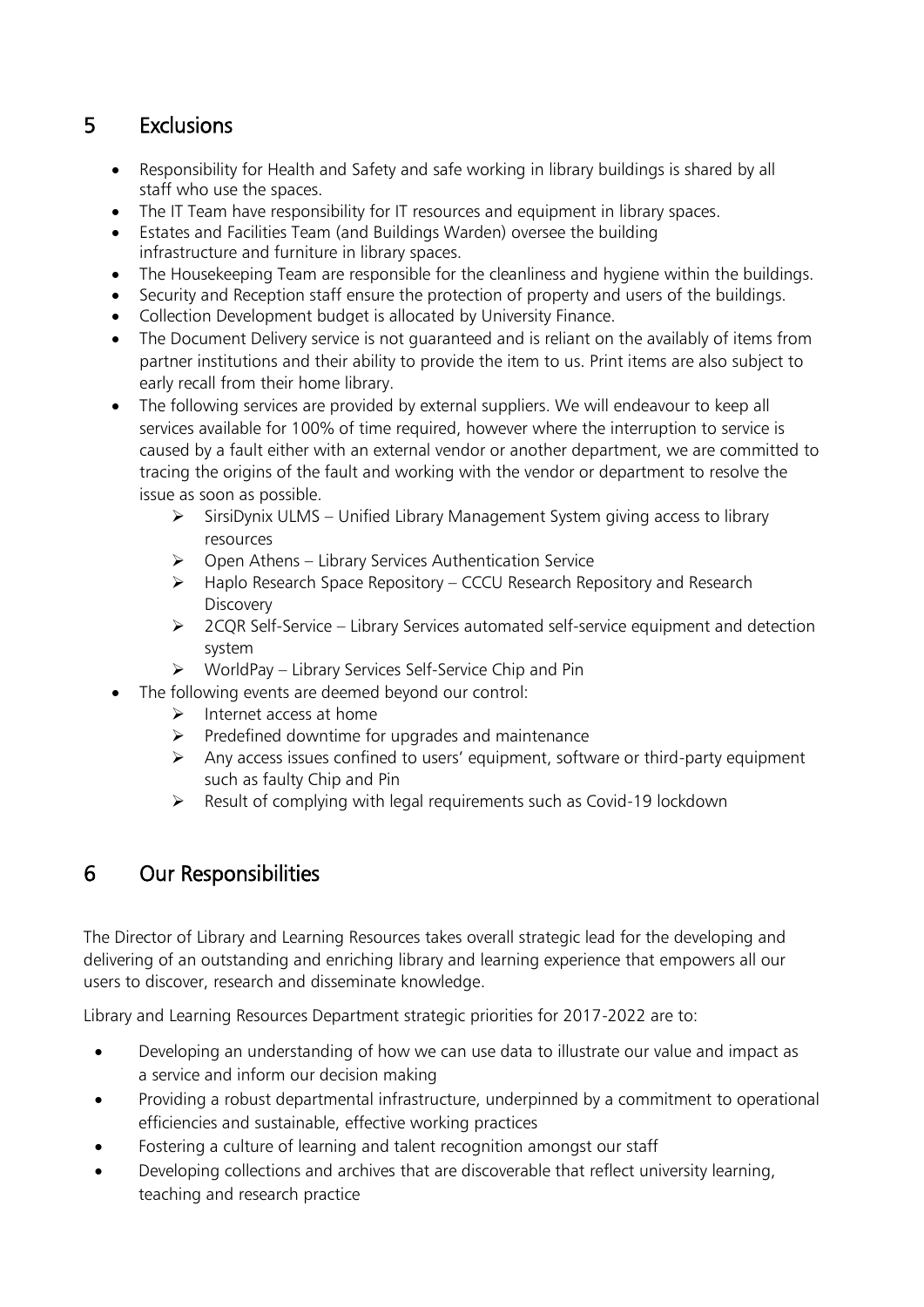- Creating flexible and responsive learning spaces that support and enable a wide variety of learning styles and behaviours
- Creating a learning development experience that promotes independent learning, maximises student retention and enhances academic achievement, scholarship and employability
- Developing an embedded and contextualised programme of blended learning opportunities that enhance academic skills, information literacy and digital capabilities
- Working with academic staff to develop, enhance and transform the curriculum
- Supporting the student journey from application, pre-arrival, arrival, transition, graduation and employment
- Widening access to our services by actively engaging with external communities
- Developing a range of opportunities to engage users in assisting with designing and reviewing our services
- Developing a service model that delivers high quality support at the point of need
- Engaging in research activity and development in order to exchange knowledge and disseminate good practice, enhancing the reputation of the department and University

A Service Level Agreement will be made available on the [Library and Learning Resources website](https://www.canterbury.ac.uk/library/about-us/about-us.aspx) and it will be updated regularly and in the light of feedback from users. Library and Learning Resources will publish a rolling five year strategy and an annual business plan.

# 7 Your Obligations

To ensure the Library and Learning Resources Department can deliver an effective and efficient service it is important that our internal customers comply with a number of obligations. These include:

All users:

- Comply with Library and Learning Resources' policies, procedures and [regulations,](https://www.canterbury.ac.uk/library/docs/library-regulations-2010.pdf) including the [Augustine House Code of Conduct](https://www.canterbury.ac.uk/library/docs/code-of-conduct.pdf) and [Copyright compliance.](https://www.canterbury.ac.uk/library/regulations-and-policies/copyright.aspx)
- Be responsible for all transactions on their library card and for all the materials that they have borrowed.
- Respond to requests for information in a timely and accurate manner.
- Report problems promptly via the service points or the email, phone or web contact points listed on the library websites.
- Bring to the attention of the Director of Library and Learning Resources any service level issue that fails to be met in order that appropriate action can be taken.
- Act within the university policies, procedures and regulatory framework, including the COVID 19 guidance.

Academic staff:

- Facilitate positive and effective conversations with LLR colleagues in relation to the continued development of the wide range of departmental services
- Work closely with the relevant librarian and member of the Learning Development team to ensure that the learning and teaching needs of students and staff within the school/ department are being met.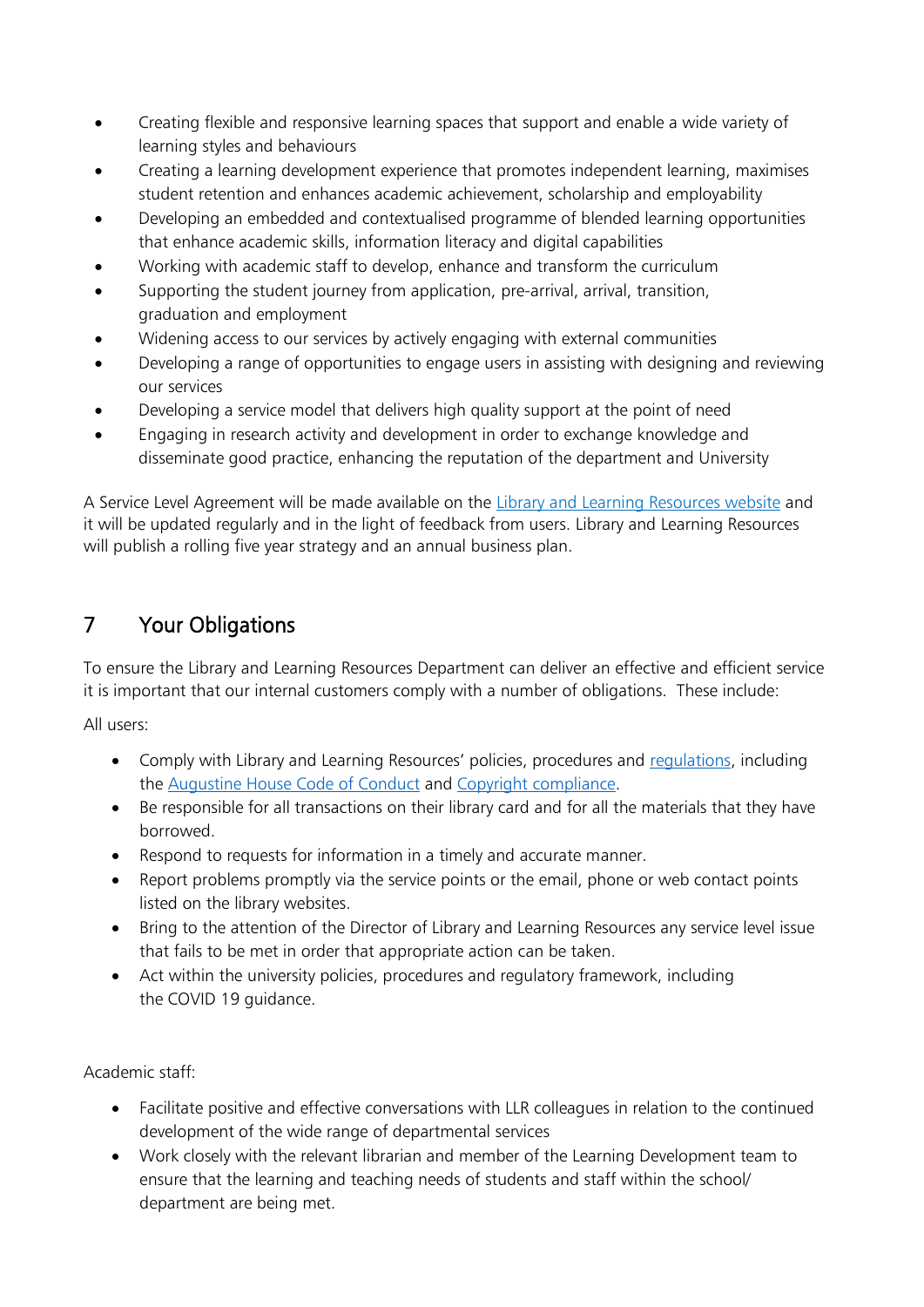- Invite the relevant Library and Learning Resources Department staff member to attend faculty and school meetings to ensure that academic staff are kept fully apprised of the Department's developments.
- Ensure that the induction programme for new members of staff includes a session with relevant LLR colleague.
- Consult on the development of new or re-validated courses, with a particular focus on embedding academic literacy skills (i.e. Digital Literacy or skills for study), but also regarding resources (i.e. online or printed resources within programme reading lists)
- Work with relevant LLR staff to identify stock areas to be reviewed, developed and edited and to ensure that relevant colleagues are involved in this process in accordance with the Library Collections Development Policy:<https://sway.office.com/jzeI1YTDmqmU7Yi1?ref=Link>
- Consult with the Library staff to ensure items from readings lists are ordered in a timely manner and that reading list are regularly reviewed and deposited within the university's Resource List system (reading list management software).
- Submit requests for digital copies of book chapters or journal articles to distribute to students on a course of study, via the VLE in good time to allow staff processing.

# 8 Contact details

Contact can be made by either e-mail, phone, live chat (for students online), via MS Teams or visiting the library sites in person. Telephone numbers and location of team members can be found on the Staff Directory and on the website [\(https://www.canterbury.ac.uk/library/contact-us/contact-us.aspx\)](https://www.canterbury.ac.uk/library/contact-us/contact-us.aspx)

### 9 Communication with service users

Response to emails will be provided within 2 working days for all individual personal email accounts unless they are out of office. During COVID 19 many members of the LLR team will be working remotely. When team members are unavailable, they will put in place the out of office function on Outlook. If the absence is when the University is open for business the team member will nominate an alternate contact for enquiries.

All letters, memos and e-mails will show the name, telephone number and e-mail address of the member of the team to whom a response and queries should be addressed.

In addition, the Department has a number of generic accounts for which responses will be provided within two working days:

[learner@canterbury.ac.uk](mailto:learner@canterbury.ac.uk) [Library.canterbury@canterbury.ac.uk](mailto:Library.canterbury@canterbury.ac.uk) [Library.salomons@canterbury.ac.uk](mailto:Library.salomons@canterbury.ac.uk) [librarygroupvisits@canterbury.ac.uk](mailto:librarygroupvisits@canterbury.ac.uk) [Library.acquisitions@canterbury.ac.uk](mailto:Library.acquisitions@canterbury.ac.uk)

[library.systems@canterbury.ac.uk](mailto:library.systems@canterbury.ac.uk)

[library.eresources@canterbury.ac.uk](mailto:library.eresources@canterbury.ac.uk) [Library.ills@canterbury.ac.uk](mailto:Library.ills@canterbury.ac.uk) [Library.scanning.service@canterbury.ac.uk](file://///stafs-nhr-01.ccad.canterbury.ac.uk/lp353/Documents/Administration/Contacts/Library.scanning.service@canterbury.ac.uk) [repository@canterbury.ac.uk](mailto:repository@canterbury.ac.uk) [library.docdel@canterbury.ac.uk](library.docdel@canterbury.ac.uk%0c)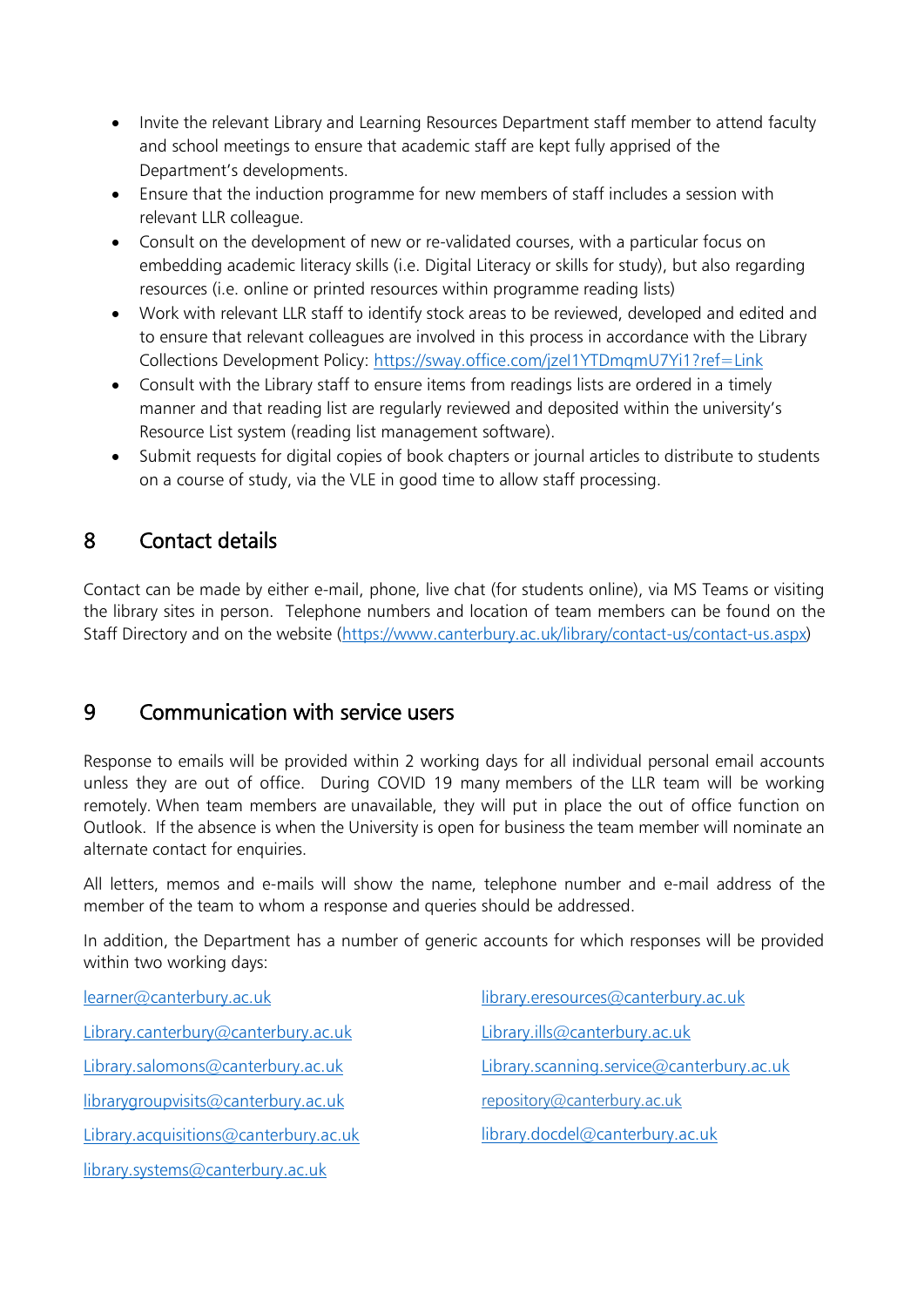# 10 Key Performance Indicators and Benchmarking

| <b>SERVICES</b>                                                                                                     | Actual                                                                                           | R/G |
|---------------------------------------------------------------------------------------------------------------------|--------------------------------------------------------------------------------------------------|-----|
| Percentage of noisy neighbour alerts responded (in our Service Point hours) in:                                     |                                                                                                  |     |
| less than 5min                                                                                                      | 56%                                                                                              |     |
| $6-20$ min                                                                                                          | 14%                                                                                              |     |
| more than 20min                                                                                                     | 13%                                                                                              |     |
| Percentage of items returned to the shelf within 48 hours (after quarantine)                                        | 96%                                                                                              |     |
| Percentage of times the initial response to                                                                         |                                                                                                  |     |
| • Emails to Library Point is within 24 hours                                                                        | 100%                                                                                             |     |
| • Fine appeals is within 5 working days                                                                             | 50%                                                                                              |     |
| • Feedback/complaints is within 5 working days                                                                      | 98%<br>80%                                                                                       |     |
| • Sostenuto is within 5 working days                                                                                | 100%                                                                                             |     |
| • Twitter is within 1 working day                                                                                   | 100%                                                                                             |     |
| Document Delivery enquiry is within 24 hours                                                                        | 95%                                                                                              |     |
| Percentage of times it takes 14 days for a book purchase request to be placed on order                              | 90%                                                                                              |     |
| Percentage of times it takes 14 days for a Document Delivery item to be ready on the shelf (from request)           | 75%                                                                                              |     |
| Percentage of times it takes 10 days for a print item to be ready on the shelf (from the delivery of the box in AH) | • multiple<br>copies of 1<br>title: 95%<br>$\bullet$ only a<br>single<br>copy of 1<br>title, 70% |     |
| Percentage of scanning requests we make available by the required date                                              | 80%                                                                                              |     |
| <b>SYSTEM AVAILABILITY</b>                                                                                          | Actual                                                                                           | R/G |
| Percentage of uptime for self-service system                                                                        | 99%                                                                                              |     |